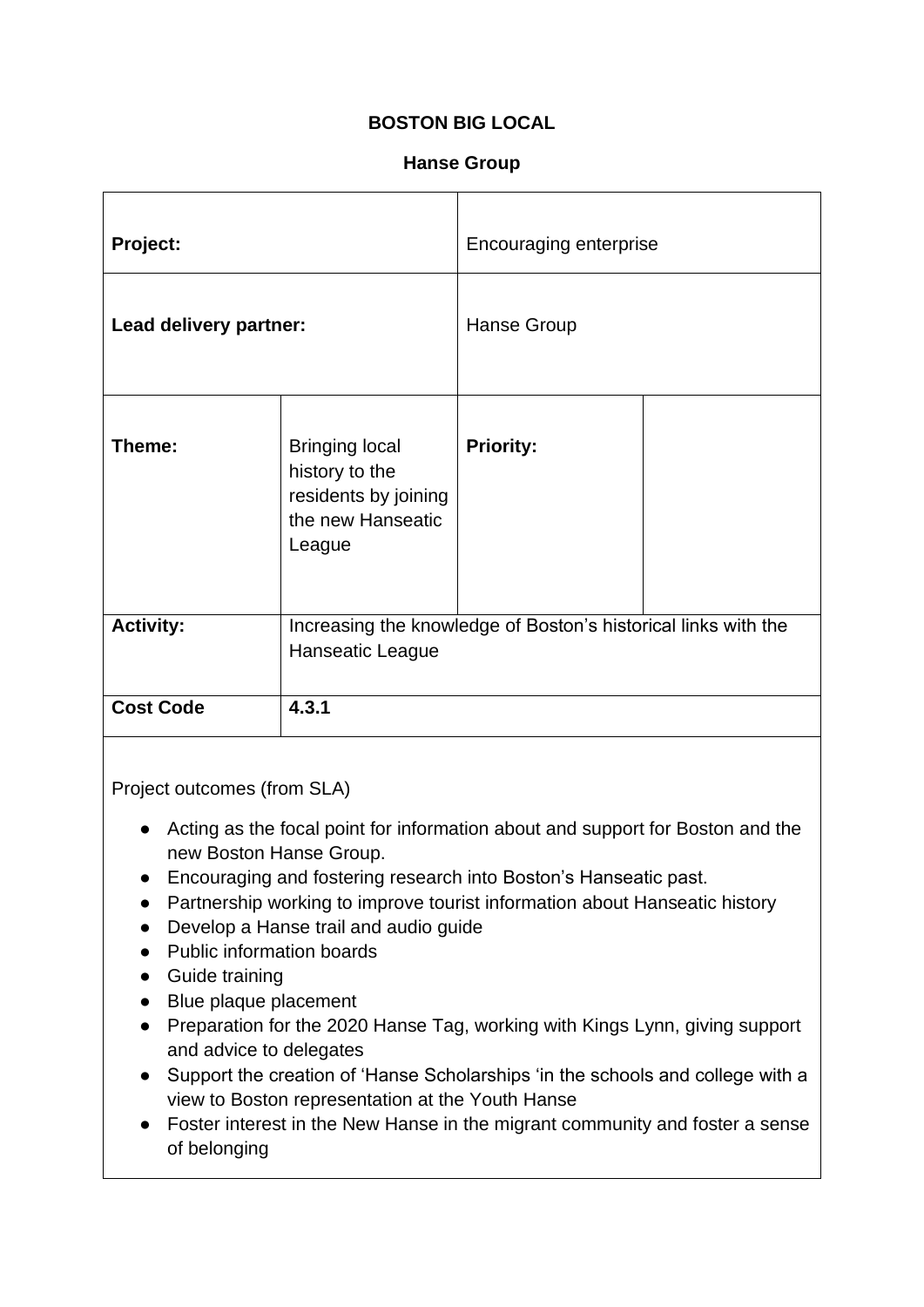| <b>Reporting period</b><br>dates: | April 2020 to June<br>2020 | Number and age<br>of people<br>benefiting from<br>the project during<br>the reporting<br>period: | $-$ The resident<br>community and<br>17 to 25 year olds<br>in Scouts, Boston<br>High School,<br><b>Grammar School</b><br>and the College |
|-----------------------------------|----------------------------|--------------------------------------------------------------------------------------------------|------------------------------------------------------------------------------------------------------------------------------------------|

**Introduction**

**Aim: -**

- Continuing membership of the New Hanse
- Building civic pride
- Encourage community and business involvement

The main focus of our activity is to introduce the people of Boston to its history and explain the benefits of a wider partnership, not only with other towns and cities but also other countries.

**Activities undertaken during reporting period**

## LOCKDOWN

So all plans for our trip to the German Hanse Tag (or get together) were cancelled. Our Youth Ambassadors were unable to meet their counterparts from the other 19 European countries. We were all in our own homes, learning to cope with the new situation.

But life moves on and quickly we learnt to zoom. This kept us in touch and shared the digital news from Brilon. We felt very sad for the town which had been preparing for an influx of hundreds of thousands of visitors over the four days, all wanting to learn about the 200 hanseatic town and cities of the new Hanseatic League. They sent us links to their opening ceremony and the gardens that were open to the public.

We joined in digitally with the Annual Assembly where Beverley joined the League as the sixth English town. Edinburgh was elected as the city to host the Hanse Tag in 2035.